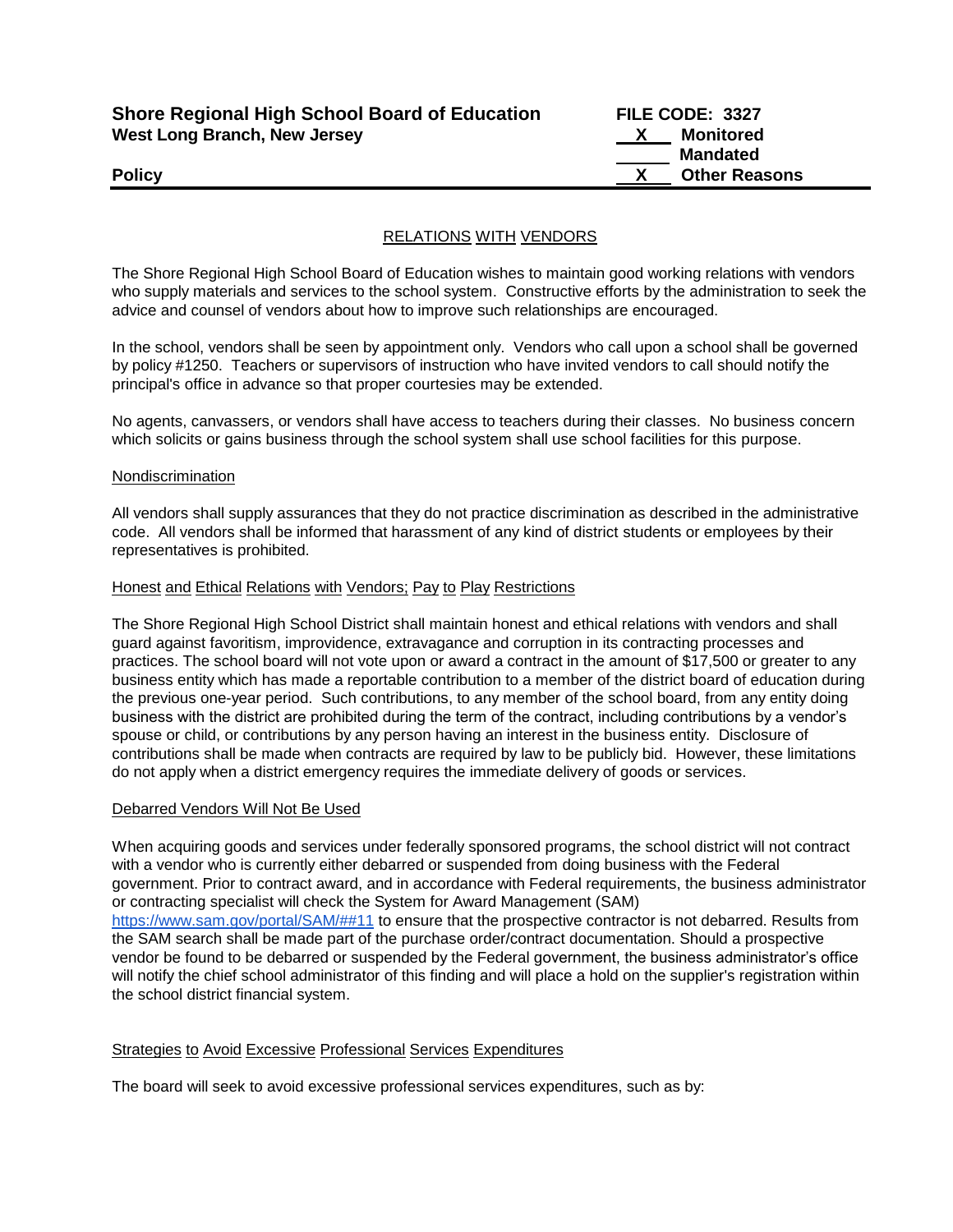## RELATIONS WITH VENDORS (continued)

- A. Establishing a maximum dollar limit, for budgetary purposes;
- B. Following state legal requirements and procedures to obtain the highest quality services at a fair and competitive price or through a shared service arrangement. This may include issuance of such contracts through a request for proposals (RFP) based on cost and other specified factors or other comparable process such as the use of the "fair and open process" as defined in N.J.S.A 19:44A-20.7**;** and
- C. Limiting professional services contracts to non-recurring or specialized work for which the district does not possess adequate in-house resources or expertise.

## Prudent Use of Legal Services

All contracts for legal services must comply with the payment requirements and restrictions set forth in N.J.S.A. 18A:19-1 as follows:

- A. Advance payments for legal services are prohibited;
- B. Services to be provided shall be described in detail in the contract;
- C. Invoices for payment shall itemize the services provided for billing period; and
- D. Payment shall only be for services actually provided.

If at any time the district's legal costs exceed 130 percent of the Statewide average per student amount, the procedures set forth in N.J.A.C. 6A:23A-5.2(a)3 will be implemented, unless evidence can be provided that such procedures would not result in a reduction of cost.

These procedures require the district to:

- A. Limit and designate the persons with the authority to request services or advice from contracted legal counsel;
- B. Legal counsel will not be used unnecessarily to make management decisions or to obtain readily available information such as district policies;
- C. Requests for legal advice shall be made in writing; and
- D. Contact logs and records shall be kept and reviewed to determine that the requests for legal advice are necessary.

| Adopted:             | September 23, 2010          |
|----------------------|-----------------------------|
| NJSBA Review/Update: | March 2012, Jan 2017        |
| Readopted:           | July 26, 2012, Feb 23, 2017 |

## Key Words

Vendors, Sexual Harassment, Harassment, Nondiscrimination, Affirmative Action

| Legal References: N.J.S.A. 10:5-1 et seq. | Law Against Discrimination                                 |
|-------------------------------------------|------------------------------------------------------------|
| See particularly:                         |                                                            |
| N.J.S.A. 10:5-31                          |                                                            |
| through -35                               |                                                            |
| N.J.S.A. 18A:6-8                          | Interest of school officers, etc., in sale of textbooks or |
|                                           |                                                            |